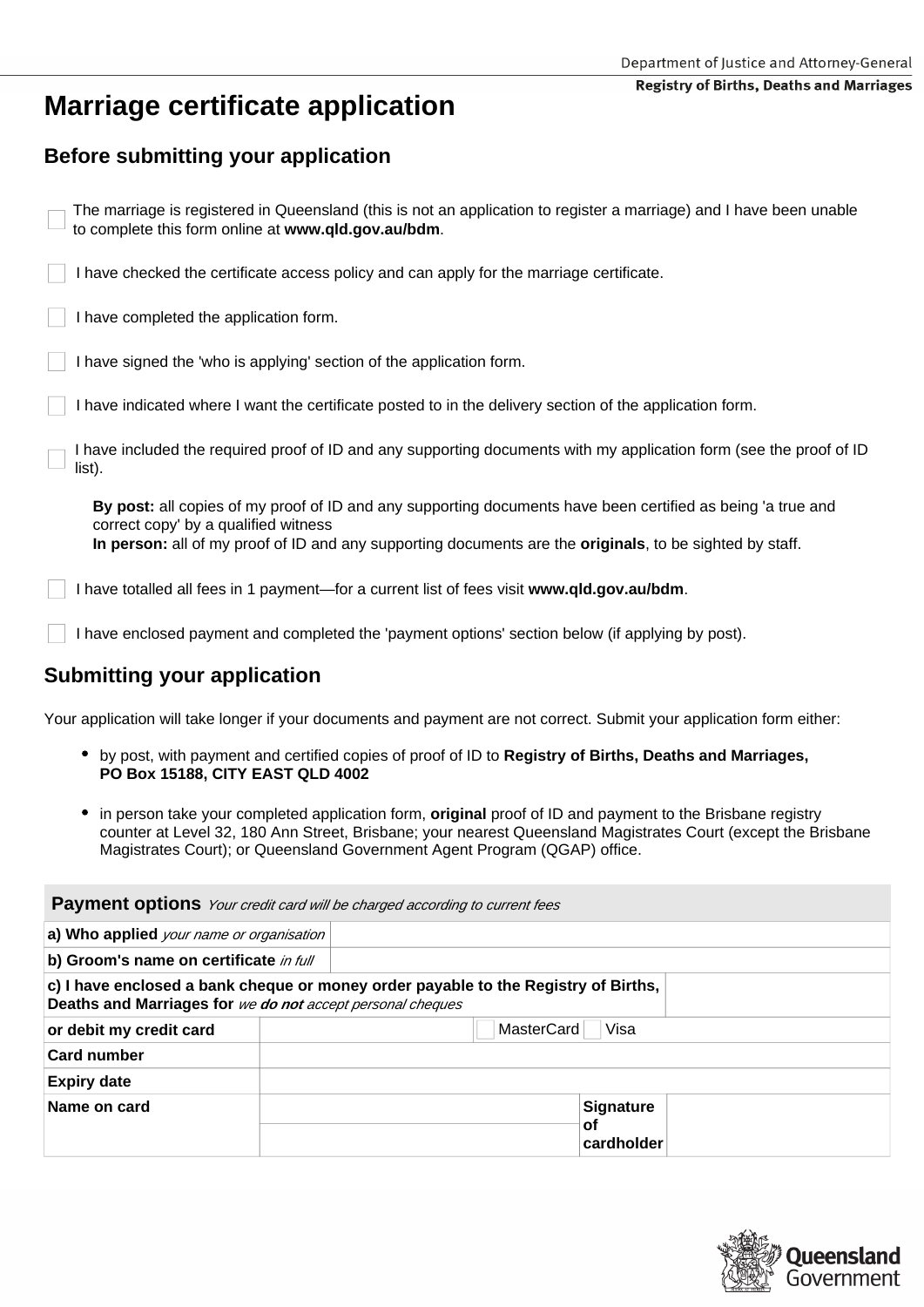## **Proof of ID (identification)**

Copies of Proof of ID documents sent to us by post with your application must be certified as a true and correct copy by a qualified witness—do not send original proof of ID by post. If you apply in person at the Brisbane BDM registry counter or nearest Queensland Magistrates Court (except the Brisbane Magistrates Court) or Queensland Government Agent Program (QGAP), customer service officers are able to sight your original proof of ID.

When applying by post the following persons are qualified witnesses and are able to certify photocopies of documents:

| Adult Proof of Age card<br>(formerly 18+ card) | School or other educational<br>report, less than twelve months<br>old |
|------------------------------------------------|-----------------------------------------------------------------------|
|                                                | Salary advice or payslip                                              |
|                                                | Private Health Provider ID card                                       |

| <b>In Australia</b>                                                                                                                                                                 |                                      | <b>Outside Australia</b> |                                                                        |
|-------------------------------------------------------------------------------------------------------------------------------------------------------------------------------------|--------------------------------------|--------------------------|------------------------------------------------------------------------|
| • Justice of the Peace<br>• Notary Public                                                                                                                                           |                                      |                          |                                                                        |
| • Commissioner for Declarations<br><b>Australian Embassy officer</b><br>$\bullet$                                                                                                   |                                      |                          |                                                                        |
| • Barrister or Solicitor                                                                                                                                                            |                                      |                          | Australian Consulate officer                                           |
| • Notary Public                                                                                                                                                                     |                                      |                          |                                                                        |
| You must provide 3 forms of current ID:                                                                                                                                             |                                      |                          |                                                                        |
| • 1 from each category below; OR                                                                                                                                                    |                                      |                          |                                                                        |
| • 2 from Community ID and 1 from the Home address evidence categories below.                                                                                                        |                                      |                          |                                                                        |
| If you currently live overseas, you may use the local equivalent for the ID items listed.                                                                                           |                                      |                          |                                                                        |
| For documents not in English, you must also provide a translation from a translator accredited by the National<br>Accreditation Authority for Translators and Interpreters (NAATI). |                                      |                          |                                                                        |
| This list is not exhaustive. Please contact the registry to discuss other types of ID that may be accepted.                                                                         |                                      |                          |                                                                        |
| <b>Types of ID (categories)</b>                                                                                                                                                     |                                      |                          |                                                                        |
| <b>Personal ID</b>                                                                                                                                                                  | <b>Community ID</b>                  |                          | Home address evidence                                                  |
| Australian photo driver licence                                                                                                                                                     | Medicare card                        |                          |                                                                        |
| Australian passport                                                                                                                                                                 | <b>Concession or Healthcare card</b> |                          | Provide only the page containing your<br>name and current home address |
| Overseas passport                                                                                                                                                                   | <b>Student ID</b>                    |                          | details.                                                               |
| Adult Proof of Age card                                                                                                                                                             | School or other educational          |                          | <b>Contract Contract Contract</b>                                      |

| <u>I IIVANG I IGANITI TOVIGGI ID GATU</u>        |  |
|--------------------------------------------------|--|
| Defence Force or Police Service<br>photo ID card |  |

| Australian Firearms licence                           |
|-------------------------------------------------------|
| Document of identity issued by<br>the Passport Office |



Recent utility account (gas, electricity, home phone, etc)

Rent/lease agreement

Rates notice

Registration or driver licence

renewal notice

Recent official correspondence from Government service providers (not

from this agency)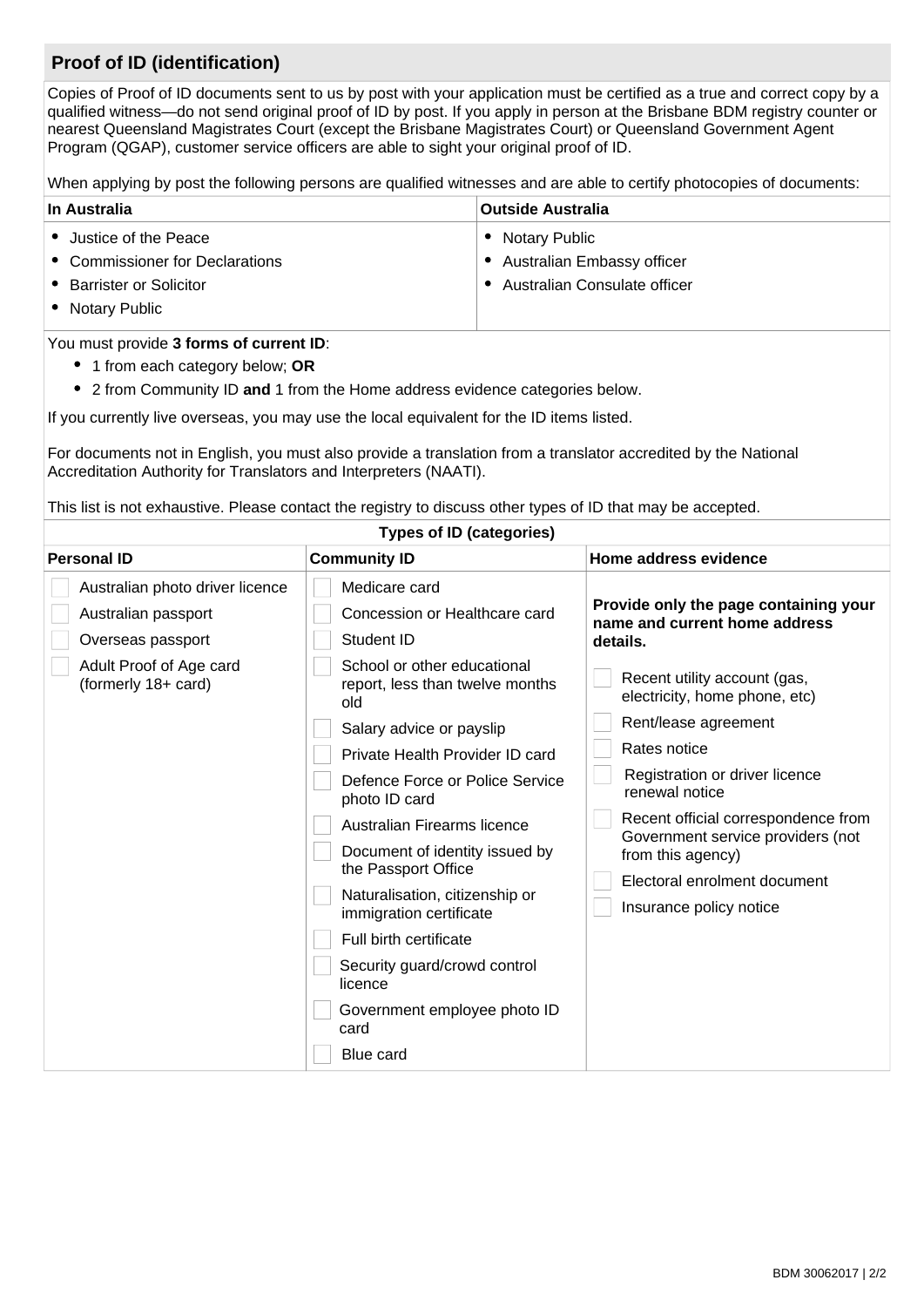**Office use only** Court/QGAP and receipt no.:

# **(Version 8) Marriage certificate application**

Effective as of 30062017 Births, Deaths and Marriages Registration Act 2003 Relationships Act 2011

**Proof of ID for the person applying is required when buying a certificate—please complete the application form in full and sign in the who is applying section.**

| 1. Marriage certificate details Must be as shown on the Queensland marriage certificate you are applying for |
|--------------------------------------------------------------------------------------------------------------|
|--------------------------------------------------------------------------------------------------------------|

| Is the marriage registered in Queensland |                                                               | Yes                                                          |  |
|------------------------------------------|---------------------------------------------------------------|--------------------------------------------------------------|--|
|                                          |                                                               | No, you need to apply to the interstate or overseas registry |  |
| <b>Place of marriage</b>                 |                                                               |                                                              |  |
| Date of marriage                         | if date is unknown, period to be searched (search fees apply) |                                                              |  |
| Groom                                    |                                                               |                                                              |  |
| <b>First name</b>                        |                                                               |                                                              |  |
| Middle name/s if any                     |                                                               |                                                              |  |
| <b>Family name</b>                       |                                                               |                                                              |  |
| <b>Bride</b>                             |                                                               |                                                              |  |
| <b>First name</b>                        |                                                               |                                                              |  |
| Middle name/s if any                     |                                                               |                                                              |  |
| <b>Family name</b>                       |                                                               |                                                              |  |

### **2. Who is applying** Your details as shown on your proof of ID documents

| <b>First name</b>                                           |                                     |
|-------------------------------------------------------------|-------------------------------------|
| <b>Family name</b>                                          |                                     |
| Your signature                                              | sign here                           |
| Your relationship to the person named on<br>the certificate | Self<br>Other (please specify) ____ |
| Name of organisation if applicable                          |                                     |
| Home address Street,                                        |                                     |

| suburb, state and include            |                                                                                                                                                                                                                                                                                                                                                                                                                                                                   |                 |
|--------------------------------------|-------------------------------------------------------------------------------------------------------------------------------------------------------------------------------------------------------------------------------------------------------------------------------------------------------------------------------------------------------------------------------------------------------------------------------------------------------------------|-----------------|
| country if not Australia             |                                                                                                                                                                                                                                                                                                                                                                                                                                                                   | <b>Postcode</b> |
| Date of application                  | *Contact number <i>mobile preferred</i>                                                                                                                                                                                                                                                                                                                                                                                                                           |                 |
| *Email                               |                                                                                                                                                                                                                                                                                                                                                                                                                                                                   |                 |
| that information upon receipt of it. | *By providing an email address and mobile number, I consent to the use of that email address and mobile<br>number for BDM to provide me with electronic information and for contact via SMS and email that relates to this<br>application. I understand that it is my responsibility to ensure that I have nominated a secure email address to<br>BDM to send any related correspondence to. I acknowledge that it is my responsibility to ensure the security of |                 |

**Continue to next page**